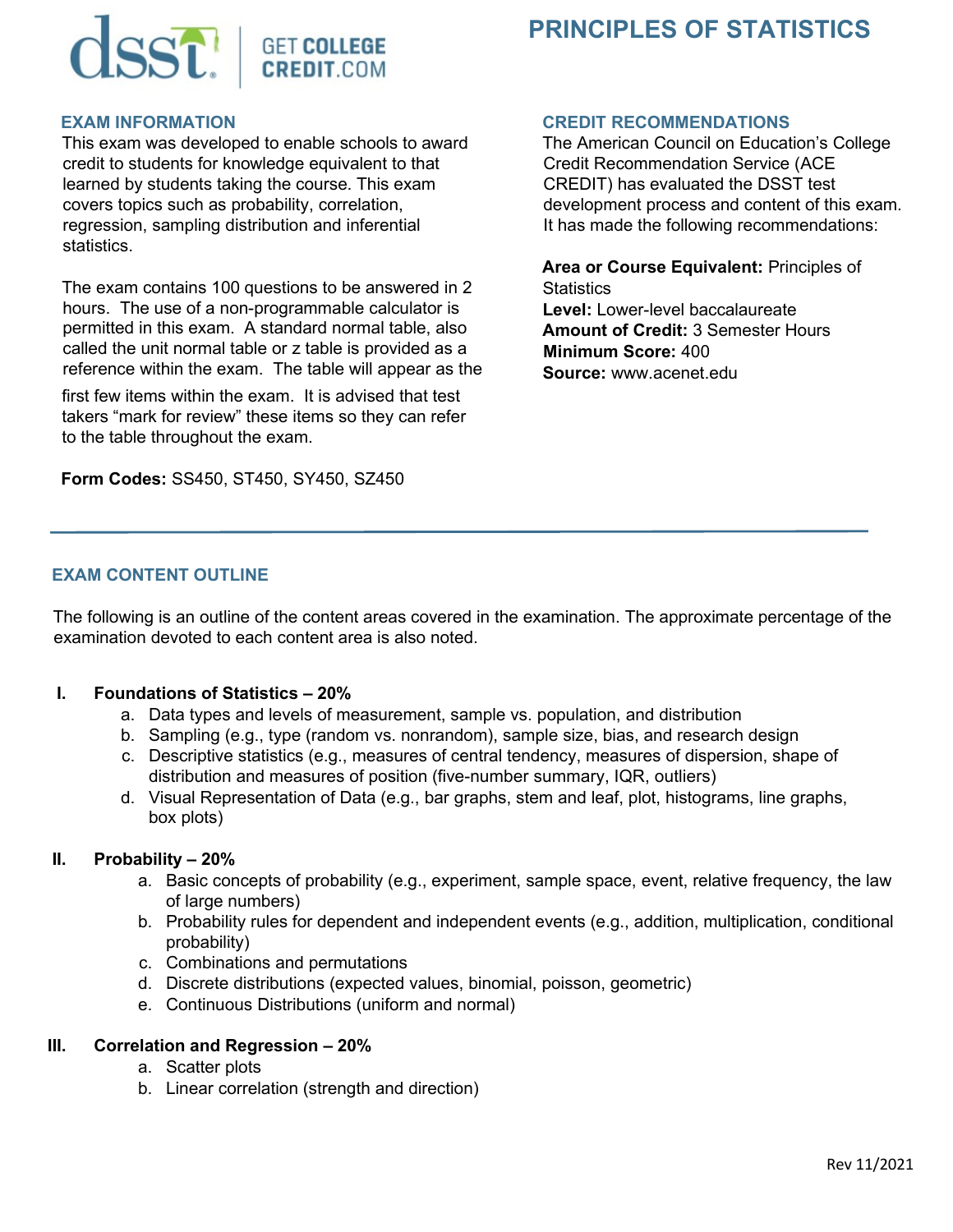- c. Linear regression (line/model of best fit, slope, y-intercept, residuals, and coefficient of determination)
- d. Prediction using the linear model

# **IV. Sampling Distributions – 20%**

- a. Standard scores such as Z scores
- b. Sampling distributions of a mean including standard error, normal approximation
- c. Central limit theorem

# **V. Inferential Statistics – 20%**

- a. Confidence intervals
- b. Hypothesis testing (e.g., one and two-tailed, null and alternative), significance level
- c. Type I and Type II errors and level of significance
- d. Inference for the mean of the proportion of a population (e.g., large and small samples)
- e. Comparing two sample means and proportions (e.g., z-test and t-tests)
- f. Comparing the means of more than two samples (e.g., ANOVA)
- g. Non-parametric testing (e.g., Chi-square for goodness of fit and contingency tables)

## **REFERENCES**

Below is a list of reference publications that were either used as a reference to create the exam, or were used as textbooks in college courses of the same or similar title at the time the test was developed. You may reference either the current edition of these titles or textbooks currently used at a local college or university for the same class title. It is recommended that you reference more than one textbook on the topics outlined in this fact sheet.

You should begin by checking textbook content against the content outline provided before selecting textbooks that cover the test content from which to study.

Sources for study material are suggested but not limited to the following:

- 1. Craig, Bruce A; McCabe, George P; Moore, David S. (2017). Introduction *to the* Practice of Statistics, 9 th Edition, W.H Freeman & Company.
- 2. Larson, Ron. (2019). Elementary Statistics: Picturing the World Authors*,* 7th Edition.
- 3. Bluman, Allan. (2019). Elementary Statistics: A Brief Vision. McGraw-Hill Higher Education. 8th Ed.

## **SAMPLE QUESTIONS**

All test questions are in a multiple-choice format, with one correct answer and three incorrect options. The following are samples of the types of questions that may appear on the exam.

1. A 100 question multiple-choice exam has 4 choices for each question. If a student selects all choices

randomly, how many correct answers could the student expect?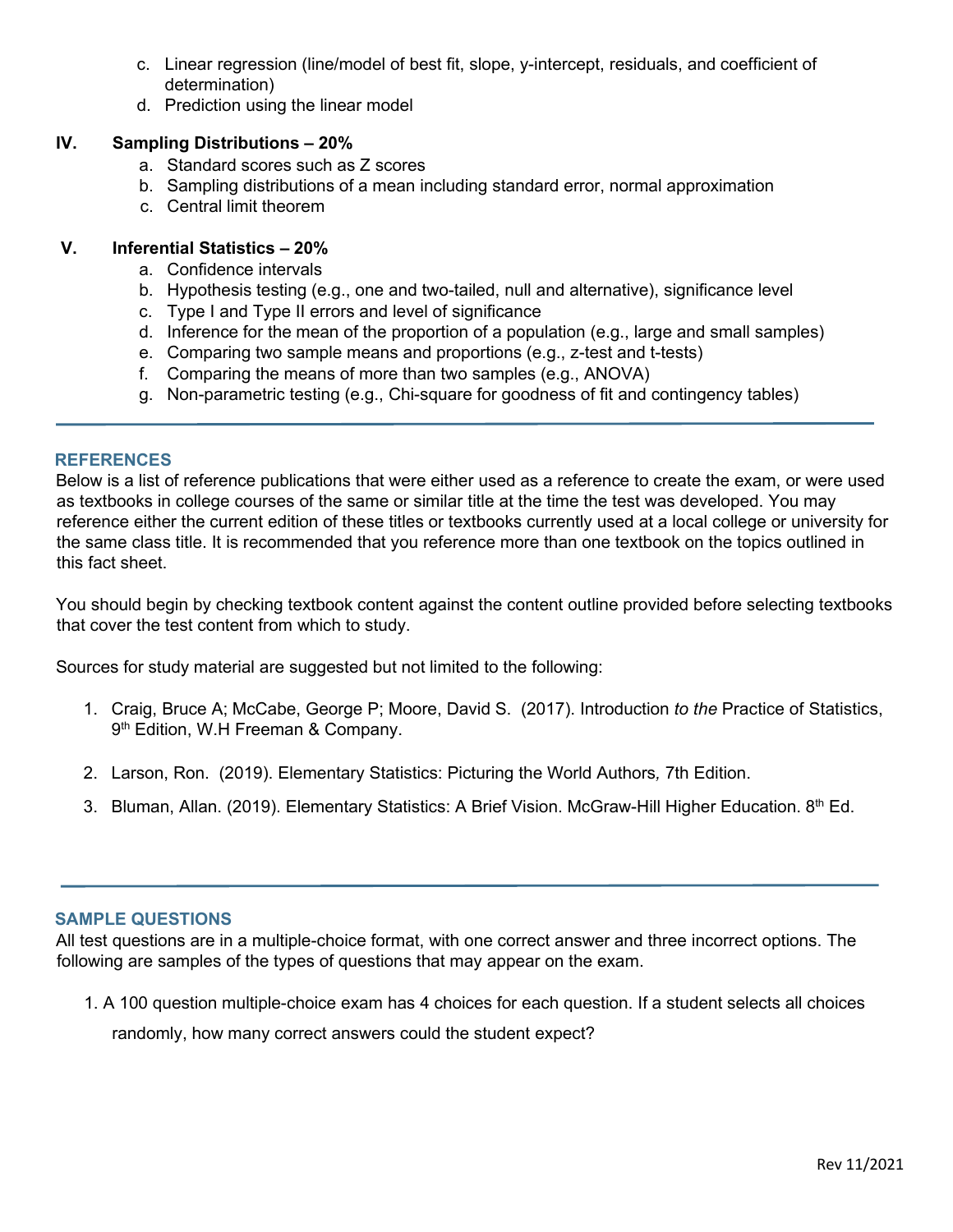a. 4 b. 8 c. 25 d. 40

2. A bag contains 15 marbles, of which 8 are red, 5 are blue, and 2 are white. Two marbles are drawn randomly from the bag one after the other, without replacement. What is the probability that both marbles are red?

- a. 4/15
- b. 64/225
- c. 32/105
- d. 8/15

3. A random sample of 100 values of x is taken from a distribution whose SD is k. What will be the approximate value of the standard error of the average of x?

- a. 0.01k
- b. 0.1k
- c. 0.5k
- d. 0.10k

4. If Ho is the null hypothesis and P is the observed (computed) significance level, then

- a. "small" values of P are evidence for Ho
- b. "small" values of P are evidence against Ho
- c. "small" values of P give no information for or against Ho
- d. a rejected Ho "corresponds to a negative value of P"

5. Which of the following pairs of parameters is sufficient to define a specific normal curve?

- a. The average and the standard deviation
- b. The range and the standard deviation
- c. The average and the chi-square (x 2 )-value
- d. The standard deviation and the chi-square (x2 )-value